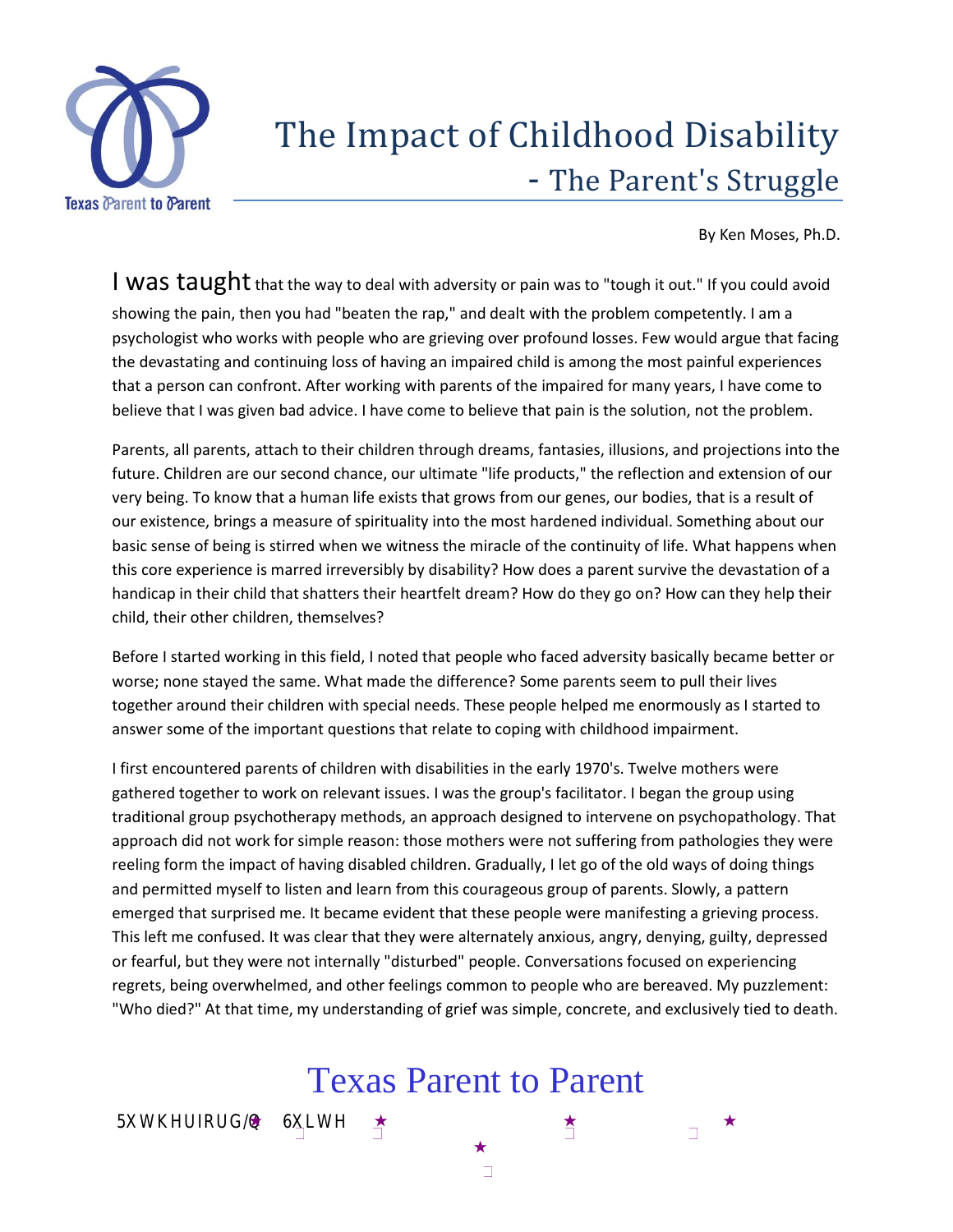What followed was a remarkable process. The group members struggled with a number of concepts that led us to some powerful contemplations about parental grief. Is it the loss of a "normal" child? Is it the disruption of one's "normal" lifestyle? Is it the sense of shame or humiliation that is experienced with family, friends, or other peers? Is it the profound disappointment that some experienced with the ineffective responses of their ostensible support group? We might have shared such thoughts endlessly, until I formulated a key question that helped to bring these diffused feelings and thoughts into focus. It came out innocently enough: "Think back to when you were anticipating the birth of your child. Who (or what) was this child to have been for you?" What followed was a remarkable outpouring of poignant, anguished human sharing that, to this day, serves as the foundation for understanding and working with parents of impaired children.

Parents attach to children through core-level dreams, fantasies, illusions and projections into the future. Disability dashes these cherished dreams. The impairment, not the child, irreversibly spoils a parent's fundamental, heart-felt yearning. Disability shatters the dreams, fantasies, illusions, and projections into the future that parents generate as part of their struggle to accomplish basic life missions. Parents of impaired children grieve for the loss of dreams that are key to the meaning of their existence, to their sense of being. Recovering from such a loss depends on ones ability to separate from the lost dream, and to generate new, more attainable, dreams.

As disability bluntly shatters the dreams, parents face a complicated, draining, challenging, frightening, and consuming task. They must raise the child they have, while letting go of the child they dreamed of. They must go on with their lives, cope with their child as he or she is now, let go of the lost dreams, and generate new dreams. To do all this, the parent must experience the process of grieving.

Grieving is an unlearned, spontaneous, and self-sufficient process. It consists of states of feeling that provide the opportunity for self-examination, leading to both internal and external change. The grieving states that facilitate separation from a lost dream are as follows: denial, anxiety, fear, guilt, depression, and anger. The word "states" is used, instead of "stages," to emphasize grieving is not a step-by-step process that evolves through discrete stages. This depiction of what a parent goes through is a presentation of theory, not irrefutable fact. It is meant to help people find their own ways of dealing with the unspeakable. I look at it as a map, not a recipe. A recipe tells people what to do if they desire a particular result. A map, on the other hand, is one person's partial impression of reality that can be used by another to help them get to where they wish to go.

When the theories of grieving are used as a recipe to produce acceptance, two false premises are inflicted on parents. The premise that grieving should move through a specific order is flatly inaccurate. A consistent pattern is not evident in people dealing with loss! Worse, when people believe that they supposed to grieve in a certain way, they often end up thinking they are doing it wrong. Secondly, the concept of acceptance is totally unfounded. In almost twenty years of working with bereaved people, as well as dealing with my own losses, I have never seen anyone achieve acceptance of loss, only

### Texas Parent to Parent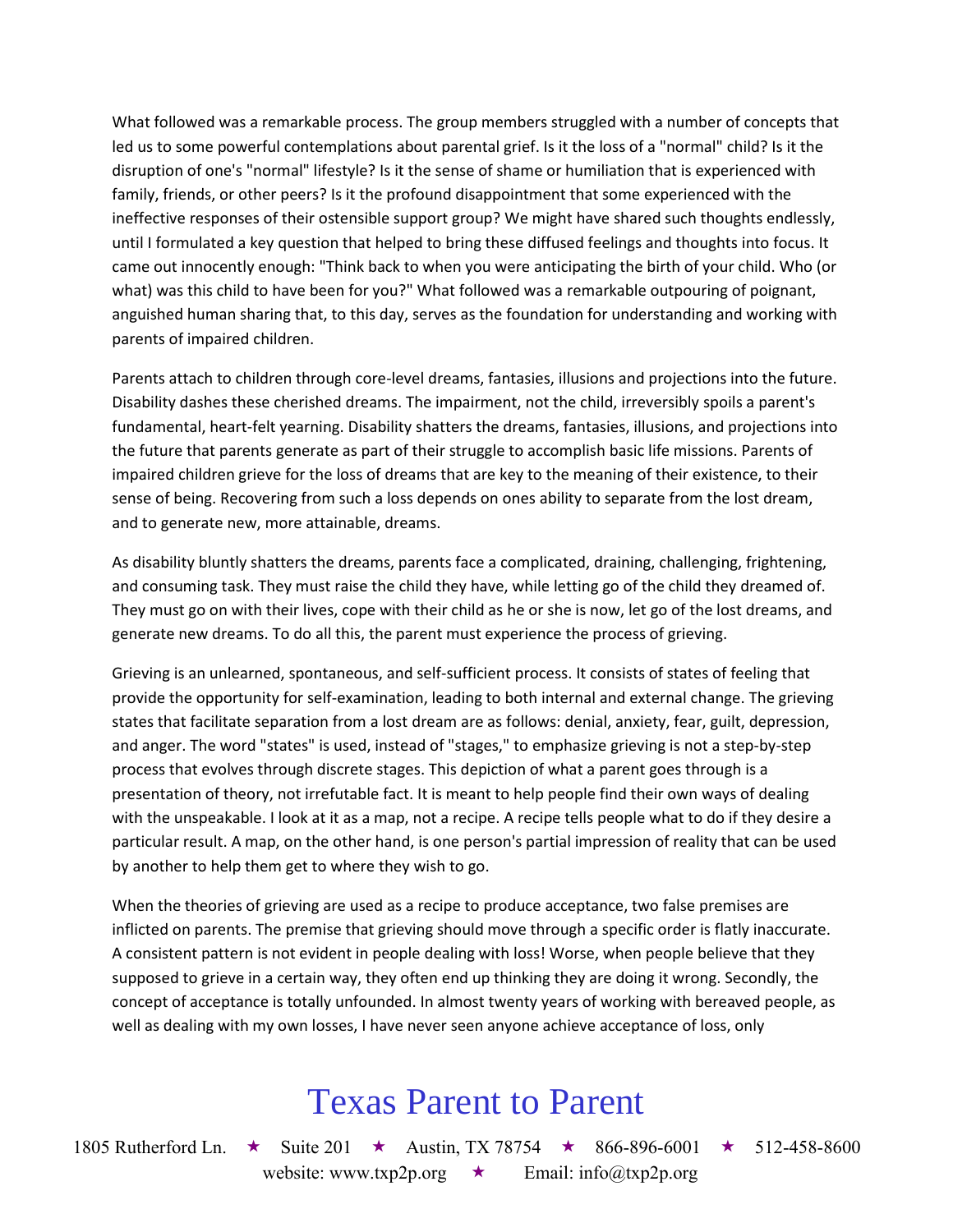acknowledgement. Belief in the concept of acceptance leads parents into feeling like failure for not being able to attain it. Any use of grieving theory as a recipe is strongly discouraged.

Though the feeling states of grieving do not adhere to any strict order, there is a loose pattern that can be detected. Denial is always first, but may re-emerge again an again, as often as the parent needs to experience it. Anxiety generally follows denial, but it can follow other states as well. It is not uncommon for two or more feeling states to be experienced at the same time. Different families are more or less comfortable with showing certain feelings while discouraging others. In short, each person who goes through the grieving process experiences each of the feeling states, but does so in their own unique manner and order.

It is clear that this spontaneous, unlearned grieving process is central to the well being of the child and parent alike. It is the only way that one can separate from a lost, cherished dream. Many people do not make it. They have their own dreams shattered by their child's disability and collapse emotionally under the assault. Resisting the grieving process, they hold feelings in, blame self or others, become embittered, dependent, or even bizarre in their interactions. They can range from the selfless crusader to the deserter, from the alcoholic to the workaholic, from the outrageously high-strung to the person who barely moves or talks. However they manifest their stuckness, these are the people who have become worse, not better, in response to loss. These are the people who could not or would not experience the feelings of grieving. Many of them resisted the process because of their subculture (their family, neighbors, church, schools, or friends) sent out a consistent message: the feelings of grieving are not acceptable! Others foundered because they were stuck emotionally before they had their impaired child. Regardless of background, people become worse if they resist experiencing and sharing the spontaneous feelings of grieving. Each feeling state, no matter how negative, serves a specific and helpful function. To separate from a lost dream, one must experience and share denial, anxiety, fear, guilt, depression and anger in whatever order or manner the feelings surface.

### **The Feeling States of Grieving**

#### **Denial**

People who deny are considered stupid, obstructionist, dull or deliberately irritating by many who have to deal with them. None of that is true. Parents of impaired children manifest denial as a normal course of trying to deal competently with loss. It is impossible to live life fully while maintaining an awareness of the awful things that can happen to other people. Most people routinely shield themselves with such thoughts as: "The terrible things that happen to other people can't happen to me, because…" This system works fine as long as nothing terrible happens, but when it does, no one is prepared to deal with it. This is where denial in the service of grieving comes in. Denial buys the time needed to blunt the initial impact of the shattered dream, to discover the inner strengths needed to confront what has really happened, and to find the people and resources needed to deal with a crisis for which one could not be prepared.

### Texas Parent to Parent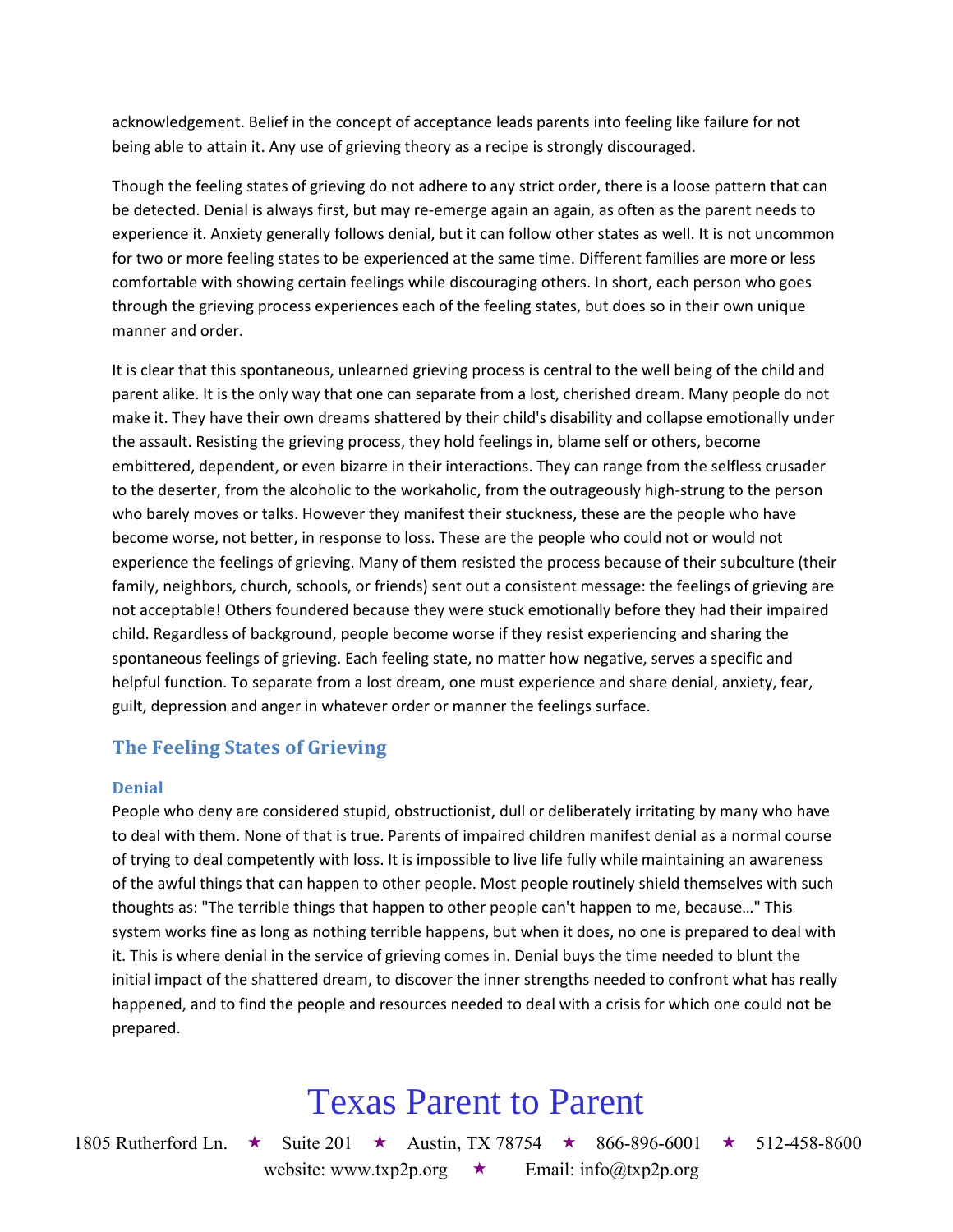#### **Anxiety**

When a person loses a dream that is central to their being, they are forced to make major changes within themselves and within their environment. To deal with having an impaired child, parents go through dramatic changes that affect their attitudes, priorities, values, and beliefs, as well as altering day-to-day routines. Such changes requires a great deal of energy. Anxiety mobilizes the energy needed to make these changes. Further, it gives focus to that energy so that the changes can be actualized. Anxiety is the inner source of the need to act.

Anxiety is generally seen as hysterical, inappropriate, and unacceptable. The culture's message is clear. As a rule we advise anxious people to "calm down," to take meditation, or to use alcohol as a "solution" for the "problem" of anxiety. The un-solutions keep the parent from changing and often make things worse for all concerned. Realities must be faced, stressful as they might be. It does not take long for most parents to become aware that they, not some professional, are their child's medical, education, and therapy managers, even though they may have minimal knowledge of these areas. That alone should drive home the urgent need for energies to be mobilized and focused by the crucial feeling of anxiety.

#### **Fear**

As anxiety mobilizes people to deal with change, fear is a warning that alerts the person to the seriousness of the internal changes that are demanded. One's sense of balance and order are dramatically challenged when one confronts a meaningful loss. The parents experience the terror of knowing that they will be required to change on a fundamental level, against their will, with full understanding that the process of internal change is very difficult.

Significant losses produce a profound sense of abandonment and vulnerability. We have a number of sayings to cope with this level of fear, e.g., "It is far better to have loved and lost, than to have never loved at all." Each person must find their own words to confront the sense of abandonment and vulnerability generated by a significant loss. Most parents experience the fear of vulnerability about having more children after they have had an impaired child, or about "over protectionism," the gutwrenching fear of permitting their impaired child to do anything that feels risky. Given the ways that this part of grieving is manifest, it should not be difficult to see that fear is the medium that encourages the struggle to reattach, to love again in the face of loss.

#### **Guilt**

Parents of impaired children manifest guilt through the normal course of grieving and are often criticized for doing so. Guilt is a feeling state that has become so identified with being neurotic that people feel guilty about feeling guilty. Since sharing such feelings often evokes negative judgments, it can be difficult for a sophisticated parent to talk about guilt freely. On the surface, guilt-ridden people may appear not only neurotic, but superstitious, ignorant and primitive. They are often viewed as unpleasant, uncomfortable people to be with and therefore are dismissed or treated harshly by friends, family, and professionals.

### Texas Parent to Parent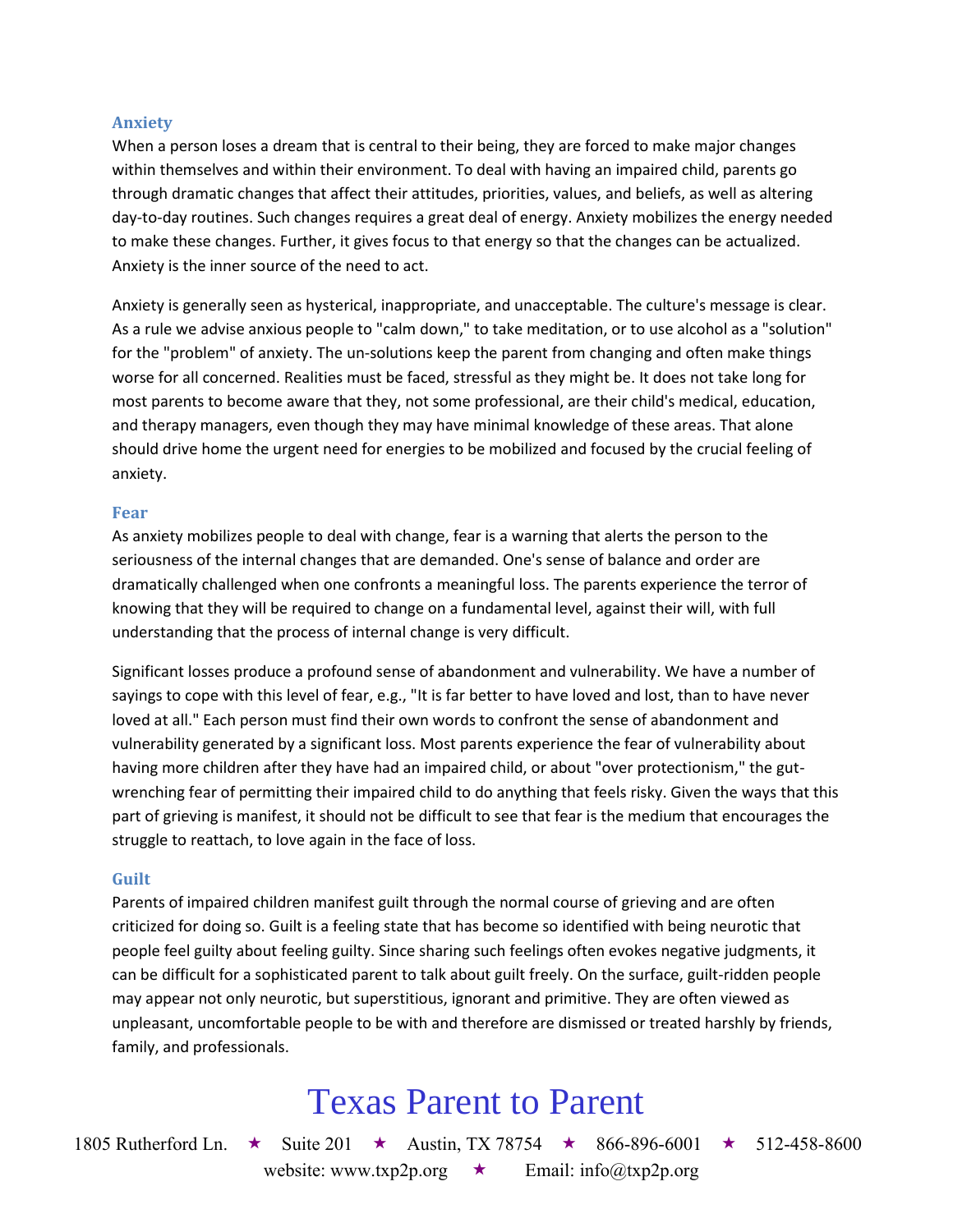Generally parents of impaired children express guilt in one of three ways. One way is by telling a story that explains how they are responsible for their child's handicap. Their story is often accurate and, on the whole, persuasive. The current emphasis on the prevention of birth defects has brought many parents to feel that they caused their child's impairment. The issue is not the logic, but the feeling of guilt. Another way that guilt is manifested is in the conviction that the child's impairment is punishment for a past inappropriate thought, feeling, or action. One of the more common "guilt thoughts" is regretting the pregnancy sometime during gestation. When something goes wrong after that thought occurs, "it's all my fault" becomes a natural outcome. Lastly, guilt can be expressed through the parent's belief that good things happen to good people, and bad things happen to bad people. Because, they have an impaired child, they must be bad people and consequently feel shame and guilt. How can such painful explanations of tragedy be useful to bereaved individuals? Simply by being explanations. Guilt "explains" the unexplainable.

Human beings begin to question "why" of things from very early on in their lives. What are the rules, which govern the way of things: cause and effect as well as right and wrong? A most important "why" concerns how one's "right" or "wrong" actions affect one's life. What difference does it make that a person is moral, ethical, legal, caring, or ambitious? How is that one does or does not influence the events of one's life? Some of us found early and easy answers to these questions and have not considered them since. After a loss, such questions cannot be answered in ordinary fashion. Rather, they must be addressed through the kind of grief-related struggles addressed here. When people confront a loss, the beliefs they held regarding cause and effect, right and wrong, and their impact upon life are deeply shaken. The order of things is totally upset when an innocent child suffers. The parent experiences deep pain, pain that can be used to reorder the rightness of the world. Guilt is the feeling state that facilitates this struggle to reorder. Basically the guilt-ridden person is saying that they are accepting responsibility for everything. It feels better to do that than to believe that they have no influence on anything! Guilt, in this sense, helps one to redefine the issue of cause and responsibility in the light of loss.

#### **Depression**

A common response to loss often is characterized by profound and painful sobbing. Parents report that at times it feels as though the tears will never stop. There is a rest, but then for no apparent reason, waves of despair and anguish wash over the parent once more. Between the tears, one can sit alone, staring silently. Those periods of silence can last well beyond the periods of tears. The thoughts of depression take over, thoughts like: "What's the use of trying, it's all over," or "Nothing I do matters, because nothing will change what has happened to my child!" Depression is subtly rejected and judged as pathological by much of our culture. When people display such feelings, they are often told to "cheer up", given medication, or offered distractions. Such responses are inappropriate, for depression is part of normal, necessary, and growthful grieving. It attends to another aspect of a basic human struggle that loss stirs.

### Texas Parent to Parent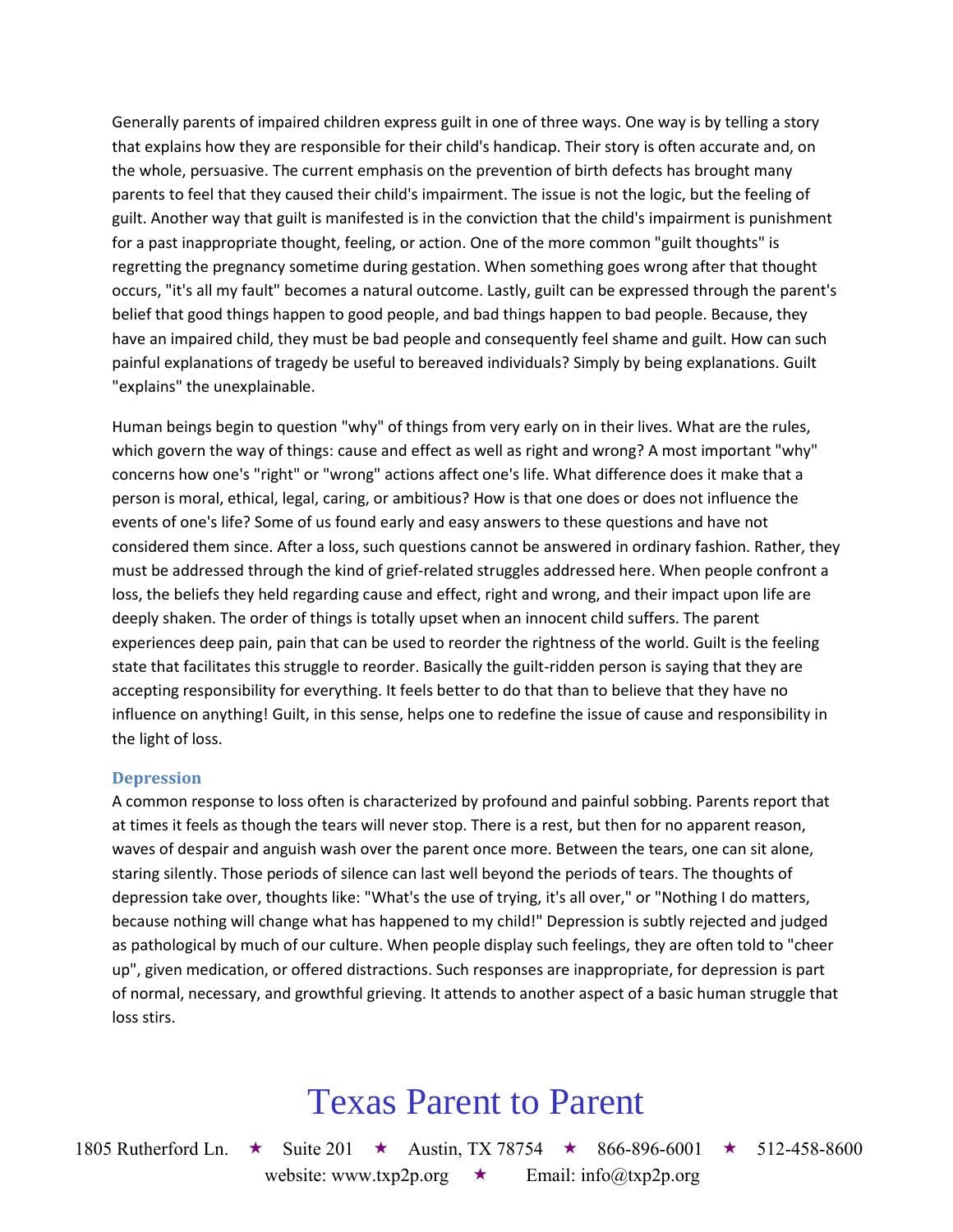As we mature, we develop and modify our definitions of the following words: competence, capability, value and potency. They are words of profound personal significance. They are the criteria that people use to decide if they are OK or not. What criteria does a person have to meet to feel like a competent parent, a capable worker, a valued friend, or a strong person? Each person determines these standards privately, even secretly. When parents are confronted with an impaired child, whatever definitions they held for competency, capability, value, and potency usually no longer apply. How does a mother feel competent when she has a retarded daughter? She can't use the measures of her peers, like having a daughter graduate from college, or become homecoming queen. What is the worth of a father who cannot "fix" what is broken in his impaired son? Out of this struggle of defining one's worth come the frightening feelings of helplessness, hopelessness, and haplessness. Faced with loss, a parent feels unable to act effectively (helpless), unable to imagine that things will ever get better (hopelessness), and unable to believe that their lives are touched by good luck (hapless).

Such feelings are terrifying for both parents and those are around them. For that reason, it is hard to see that depression is a normal and necessary part of the grieving process. Depression is the medium that helps parents come to new definitions of what it takes to be a competent, capable, valuable and strong people, even though their child has impairments that they cannot cure.

#### **Anger**

Anger, for many people, is the most disconcerting of the feeling states. It too is a natural and necessary part of the grieving process. Parents feel anger at the harm done to their child and the shattering of their dreams. When one encounters a significant loss, it is likely that one's internal sense of justice is severely challenged. To continue to trust in the world, one must have a sense of justice that confirms an orderliness and fairness to the way the world works.

A parent can righteously demand to know why he or she has an impaired child: "Why me, why not you!" Implicit in the question is the notion that here must be a good reason that such things happen to one parent and not to another. A parent's concept of justice, like value and worth, is another unique product of that individual's thinking and development. When confronted with the traumatic loss of a dream, that internal sense of justice is violated. Crying out in the face of injustice, the parent develops new ways to look at justice in the world. "What, after all, is fair, if this can happen?" Anger is the medium through which a parent redefines fairness and justice. It integrates new beliefs within the deepest emotional levels of the grieving parent.

Unfortunately, anger is an emotion that is actively rejected by the culture at large and by people closest to the parent. The angry parent experiences rejection by others, confusion about feeling anger and acting out the feeling, the feeling of being out of control. All of this makes it very difficult for this important feeling to run its course.

Anger also poses other dilemmas. Unlike the other feeling states of grieving, anger is directed toward someone or some-thing. Who (or what) is the object of parental anger? This question deeply distresses most parents, because the honest answer is often so troubling that many people avoid asking

### Texas Parent to Parent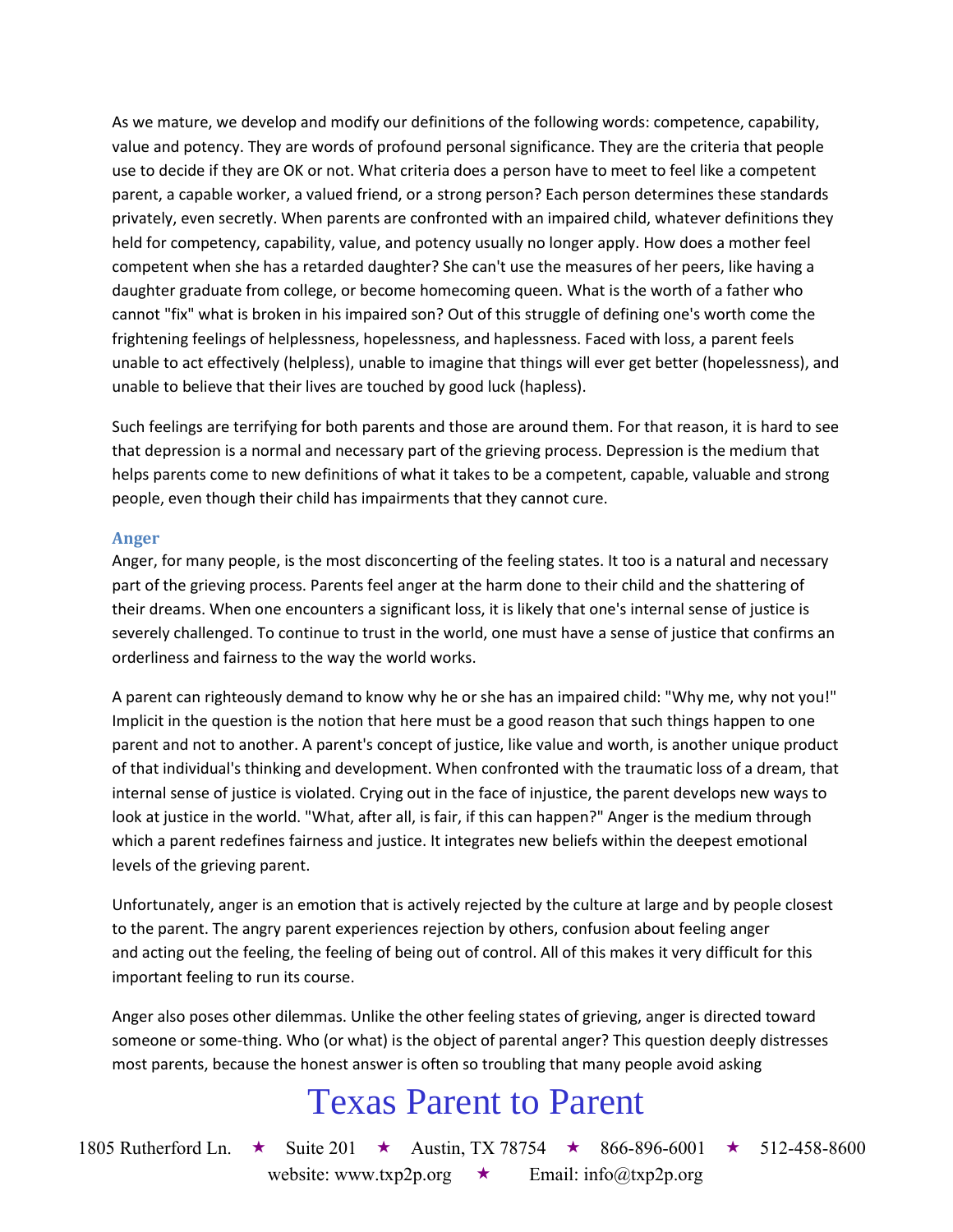themselves the question. The unacceptable answer, of course, is that the impaired child is the object of anger. After all, who has entered this parent's life, disrupted it, caused immeasurable pain, and drained the parent's time, energy, and money.

Most parents were raised to believe that feeling and expressing negative feelings about one's child is taboo. "The child never asked to be handicapped, let alone to be born. How can one be reasonably angry at this child?" If the child is blameless, then it must be unreasonable to feel anger toward the child, even though one does! The conflict between what parents feel and what they permit themselves to express can cause a return to denial. Another outcome of this conflict is that the parent can displace the anger onto others. Spouses, non-impaired siblings of the impaired child, and professionals are all possible targets of this displaced anger.

When considering the feeling states of grieving, especially the feeling state of anger, logic and reason are irrelevant. Where is the logic behind cursing a rug that one has just tripped on? What is the purpose of kicking a flat tire? What good does it do to admonish anyone after they have already done the wrong thing? Expressing simple anger clears the way to getting on with the task at hand. Expressing anger opens the way to address the meaning of justice (though enacting angry behavior sidetracks the parent from the task at hand). While there is no logic, there is purpose and function to the expression of angry feelings. As events occur that violate one's sense of justice, the outrage must be expressed. Those expressions help to redefine one's concepts of fairness and injustice.

The parent of an impaired child separates from dreams that were shattered by impairment through grieving. Denial, anxiety, fear, depression, guilt, and anger all emerge. If they are shared with other people, these feelings help parents grow and benefit from what might be the worst tragedy of their lives. Grief must be shared deeply and fully until the underlying issues are revealed. The reopening of these issues changes the parents' worldview. New perceptions of themselves and their world serve as a solid foundation for coping with the disability and for personal growth. Yielding to the grieving process helps parents find the inner strength and external support needed to face profound loss; to mobilize and focus the energies needed to change their lives; to reattach to new dreams and loves in spite of feeling abandoned and vulnerable; to redefine their criteria for competence, capability, value, and potency; to reassess their sense of significance, responsibility, and impact upon the world around them; and to develop new beliefs about fairness and justice that makes the world a tolerable place to live, even thought terrible losses can occur. The culturally rejected feeling states of denial, anxiety, fear, depression, guilt, and anger may be used in surprisingly positive ways when the feelings are fully shared.

Perhaps you can now see why I think that experiencing and sharing the pain is the solution, not the problem. Through my life I have experienced many losses. For many years I dealt with these losses by stifling feelings, workaholism, toughing-it-out, and innumerable other ways that kept me from experiencing what had happened to me. I became one of the "walking wounded" that I was committed to helping. Ironically, it was not until I myself had a child with impairments that I began to take advice that I had so freely given to other parents. I started to yield to the natural and necessary process of

## Texas Parent to Parent